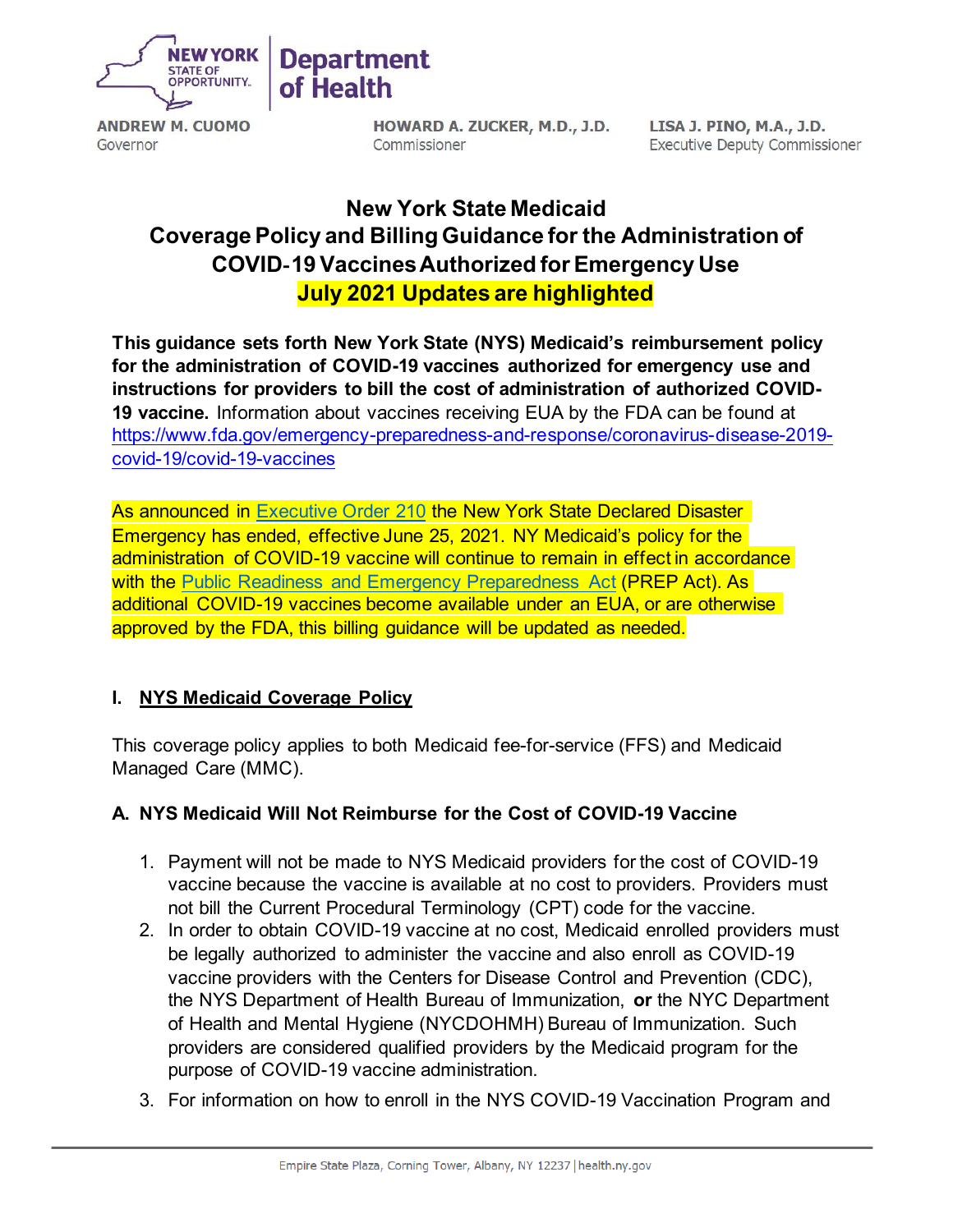how to register for the NYSIIS or CIR, please visit [https://coronavirus.health.ny.gov/covid-19-vaccine-information-providers.](https://coronavirus.health.ny.gov/covid-19-vaccine-information-providers) 

 4. Note that this program is distinct from the Vaccines for Children (VFC) Program and separate enrollment is required.

# **B. Reimbursement for Administration of Authorized COVID-19 Vaccines**

- 1. The NYS Medicaid program, including the Medicaid FFS program and MMC, will reimburse NYS Medicaid enrolled and qualified providers for the administration of COVID-19 vaccines that have been issued an EUA by the FDA for the prevention of COVID-19.
- 2. Reimbursement for administration of COVID-19 vaccines may be based on a patient-specific order or non-patient specific order ("standing order"). These orders must be kept on file by the provider. Standing orders enable assessment and vaccination of the patient without the need for clinician examination or a patient-specific order from the attending provider at the time of the patient interaction. For more information, please see:
	- <http://www.op.nysed.gov/prof/nurse/immunguide.htm>#
	- https://coronavirus.health.ny.gov/system/files/documents/2020/12/joint\_va ccine\_administration\_12-15\_715pm.pdf
- 3. The ordering provider's National Provider Identifier (NPI) is required on the Medicaid claim. Ordering providers, including MMC network providers, are required to be enrolled in the NYS Medicaid program.
- 4. Providers are prohibited from charging Medicaid members a co-payment or any cost sharing responsibility for the COVID-19 vaccine or the administration of the COVID-19 vaccine.
- 5. Providers must not bill NYS Medicaid for the administration of the COVID-19 vaccine to members who are also enrolled in Medicare. Dually eligible enrollees will continue to access full coverage of immunization services through Medicare.

# <span id="page-1-0"></span> **II. NYS Medicaid FFS Billing Instructions and Fees**

The following billing instructions and fees apply to Medicaid FFS.

## **A. Qualified Hospital Outpatient Departments, Diagnostic and Treatment Centers, Federally Qualified Health Centers, Office-Based Practitioners, and Ambulance Providers**

 and treatment centers (D&TCs), Federally Qualified Heath Centers (FQHCs), private office-based practitioners, and ambulance providers can bill NYS 1. NYS Medicaid enrolled hospital outpatient departments, free-standing diagnostic Medicaid for COVID-19 vaccine administration administered to NYS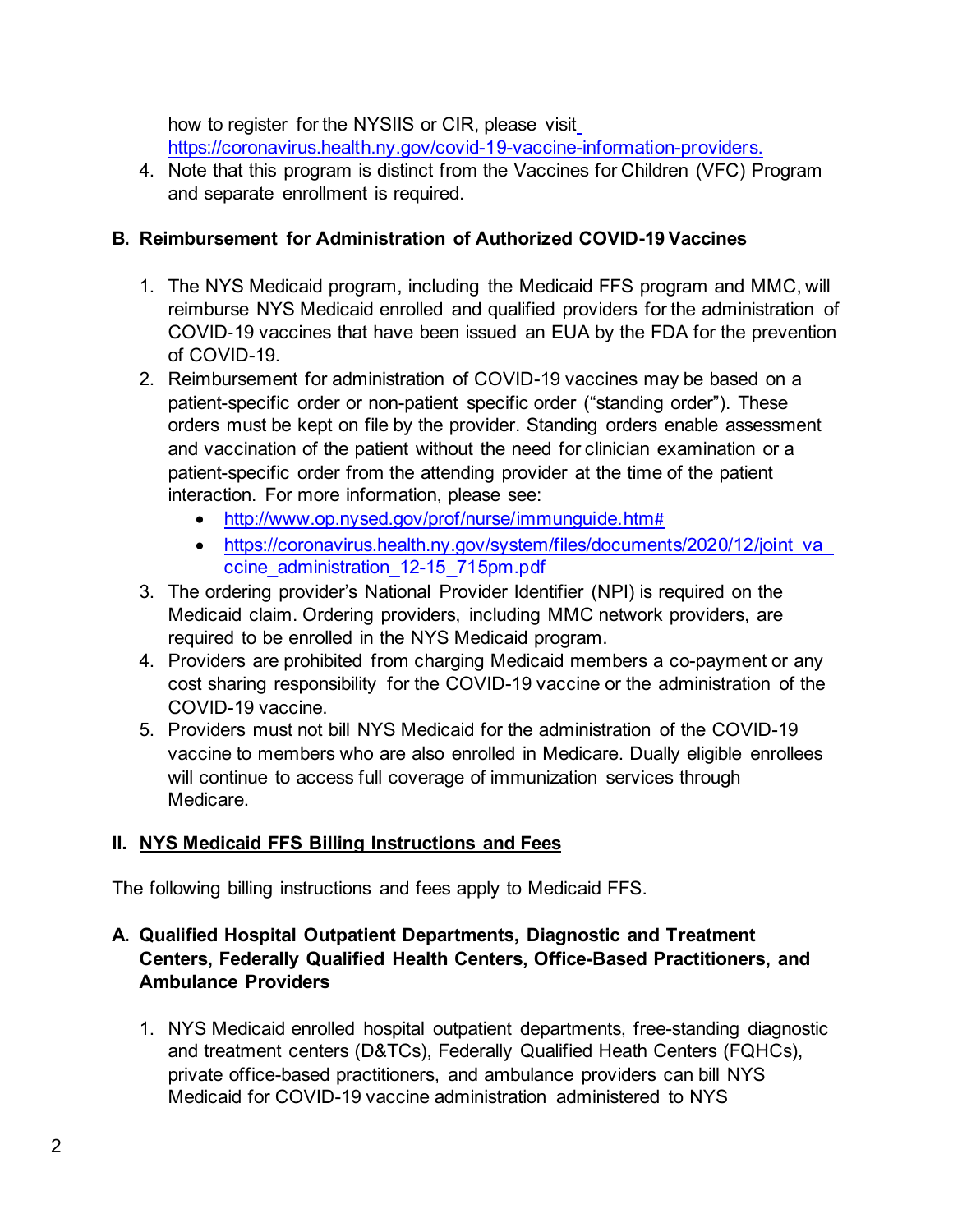Medicaid FFS members in accordance with <mark>Table 1</mark> below.

<span id="page-2-0"></span>

| <b>CPT</b><br>Code | <b>Manufacturer &amp; COVID-19 Vaccine</b><br><b>Administration CPT Code - Short</b><br><b>Description</b> | Fee     | <b>Effective for</b><br>Dates of<br><b>Service</b> | <b>Fee</b> | <b>Effective</b><br>for Dates<br>of Service<br>on or After |
|--------------------|------------------------------------------------------------------------------------------------------------|---------|----------------------------------------------------|------------|------------------------------------------------------------|
| 0001A              | Pfizer-BioNTech - ADM SARSCOV2<br>30MCG/0.3ML - 1 <sup>st</sup> Dose                                       | \$13.23 | 12/11/2020 to<br>3/31/2021                         | \$40.00    | 4/1/2021                                                   |
| 0002A              | Pfizer-BioNTech - ADM SARSCOV2<br>30MCG/0.3ML - 2 <sup>nd</sup> Dose                                       | \$13.23 | 12/11/2020 to<br>3/31/2021                         | \$40.00    | 4/1/2021                                                   |
| 0011A              | Moderna - ADM SARSCOV2<br>100MCG/0.5ML - 1 <sup>st</sup> Dose                                              | \$13.23 | 12/18/2020 to<br>3/31/2021                         | \$40.00    | 4/1/2021                                                   |
| 0012A              | Moderna - ADM SARSCOV2<br>100MCG/0.5ML - 2nd Dose                                                          | \$13.23 | 12/18/2020 to<br>3/31/2021                         | \$40.00    | 4/1/2021                                                   |
| 0031A              | Janssen - ADM SARSCOV2 VAC<br>AD26.5ML                                                                     | \$13.23 | 2/27/2021 to<br>3/31/2021                          | \$40.00    | 4/1/2021                                                   |

 new \$40.00 administration fee. Providers do not need to submit claim adjustments. **NOTE:** Practitioner and Ordered Ambulatory claims submitted prior to June 1, 2021 for dates of service on or after April 1, 2021 that were paid at [\\$13.23](https://at$13.23) will be automatically reprocessed at the

- 2. Hospital outpatient departments, D&TCs, and FQHCs should bill an ordered ambulatory claim for COVID-19 vaccine administration.
- 3. Office-based practitioners should bill a professional claim for COVID-19 vaccine administration.
- 4. The COVID-19 vaccine administration CPT codes above include the actual work of administering the vaccine, including all necessary counseling provided to patients and/or caregivers, required vaccination reporting, and updating of electronic records.
- 5. As stated above, the CPT codes for the COVID-19 vaccine should not be billed by providers as such claims will be denied.
- 6. NYS Medicaid enrolled providers, if within their scope of practice, can bill an Evaluation and Management (E&M) visit on the same day as the COVID-19 vaccine administration, when additional services are provided that are beyond the components represented in the COVID-19 vaccine administration code, and when all of the key components of the E&M code have been provided and documented.
- 7. Hospital outpatient departments, D&TCs, and FQHCs providing comprehensive clinic services in addition to and beyond the scope of the COVID-19 vaccine administration service (see #4 & #6 above) can bill an appropriate APG or PPS claim for the medical services provided and can bill a separate ordered ambulatory claim for the COVID-19 vaccine administration.
- 8. When the only service provided is the COVID-19 vaccine administration, only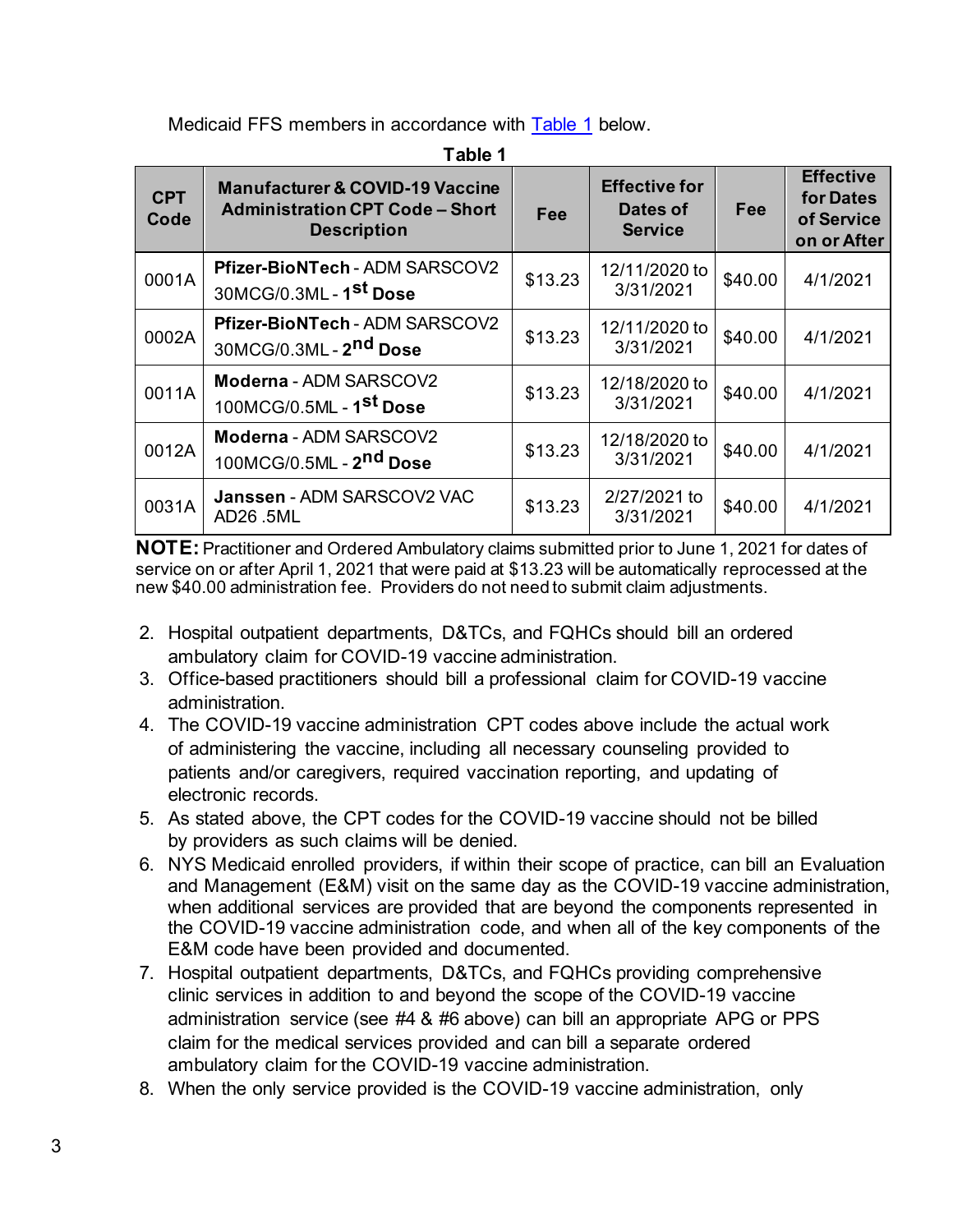an ordered ambulatory claim for the vaccine administration can be submitted.

 9. Ambulance providers have been assigned Category of Service code (COS) "0282" and should bill a professional claim using the COVID-19 vaccine vaccine administration should be identified as a non-emergency service by reporting the "Emergency Indicator" as "N". No prior approval/prior administration codes in Table 1. Ambulance provider claims for COVID-19 authorization is required.

#### **B. Qualified Pharmacies**

The following billing instructions and fees apply to the Medicaid FFS program.

 1. Pharmacies affiliated with a point-of-dispensing (POD) site, such as a skilled pharmacy operating site enrolled with NYS Medicaid FFS. nursing facility, residential facility, or mobile vaccination site, must have the

 The pharmacy must submit via NCPDP D.0, in the Claim Segment field 436-E1 (Product/Service ID Qualifier), a value of "09" (HCPCS), which qualifies the code submitted in field 407-D7 (Product/Service ID) as a procedure code. In field 407- D7 (Product/Service ID), enter the Procedure code from **[Table 2](#page-4-0)** for the appropriate vaccine administration. For example, submit the claim line with the Procedure code "0001A" (Immunization Administration). Do not submit another claim line for the will bill with a quantity of "1" and a day supply of "1". vaccine procedure code as the vaccine is being provided free of charge. Pharmacies

| <b>NCPDP D.0 Claim Segment Field</b>  | <b>Value</b>                                                                                                             |
|---------------------------------------|--------------------------------------------------------------------------------------------------------------------------|
| 436-E1 (Product/Service ID Qualifier) | Value of "09" (HCPCS), which qualifies the code<br>submitted in field 407-D7 (Product/Service ID) as a<br>procedure code |
| 407-D7 (Product/Service ID)           | Enter an applicable procedure code listed in Table 2                                                                     |
| 442-E7 (Quantity Dispensed)           | Enter the value of "1" for the procedure administration<br>code in Table 2                                               |
| 405-D5 (Day Supply)                   | Enter the value of "1"                                                                                                   |

 **NCPDP D.0 Companion guide can be found at:** https:[//www.emedny.org/HIPAA/5010/transactions/index.aspx](http://www.emedny.org/HIPAA/5010/transactions/index.aspx)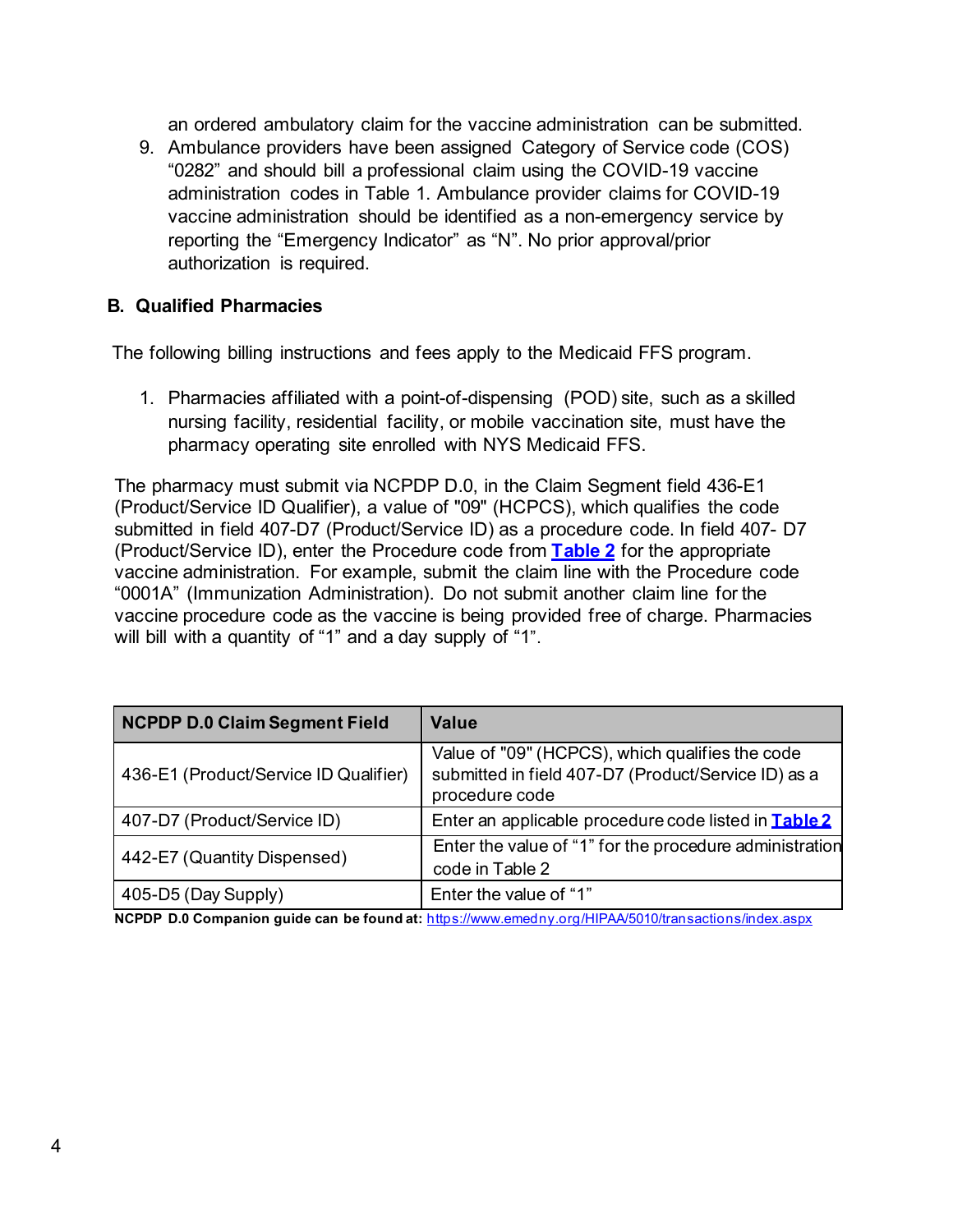<span id="page-4-0"></span>

| <b>CPT</b><br>Code | <b>Manufacturer &amp; COVID-19 Vaccine</b><br><b>Administration CPT Code - Short</b><br><b>Description</b> | <b>Fee</b> | <b>Effective for</b><br>Dates of<br><b>Service</b> | Fee     | <b>Effective</b><br>for Dates<br>of Service<br>on or After |
|--------------------|------------------------------------------------------------------------------------------------------------|------------|----------------------------------------------------|---------|------------------------------------------------------------|
| 0001A              | Pfizer-BioNTech - ADM SARSCOV2<br>30MCG/0.3ML - 1 <sup>st</sup> Dose                                       | \$13.23    | 12/11/2020 to<br>3/31/2021                         | \$40.00 | 4/1/2021                                                   |
| 0002A              | Pfizer-BioNTech - ADM SARSCOV2<br>30MCG/0.3ML - 2nd Dose                                                   | \$13.23    | 12/11/2020 to<br>3/31/2021                         | \$40.00 | 4/1/2021                                                   |
| 0011A              | Moderna - ADM SARSCOV2<br>100MCG/0.5ML - 1st Dose                                                          | \$13.23    | 12/18/2020 to<br>3/31/2021                         | \$40.00 | 4/1/2021                                                   |
| 0012A              | Moderna - ADM SARSCOV2<br>100MCG/0.5ML - 2nd Dose                                                          | \$13.23    | 12/18/2020 to<br>3/31/2021                         | \$40.00 | 4/1/2021                                                   |
| 0031A              | Janssen - ADM SARSCOV2 VAC<br>AD26.5ML                                                                     | \$13.23    | 2/27/2021 to<br>3/31/2021                          | \$40.00 | 4/1/2021                                                   |

**Table 2** 

 **NOTE:** Pharmacy claims for dates of service on or after April 1, 2021 that were submitted prior to June 1, 2021 and were paid \$13.23 will be automatically reprocessed by eMedNY and will pay the \$40.00 administration fee. Providers do not need to submit claim adjustments.

2. Please see the [July 2016 Medicaid Update f](https://www.health.ny.gov/health_care/medicaid/program/update/2016/2016-07.htm#serialno)or further guidance on origin code and serial number values that must be submitted on the claim. In the origin code use "5" and the corresponding serial number of "99999999" for "Pharmacy dispensing" when applicable for non-patient specific orders.

| <b>NCPDP D.0 Claim</b><br><b>Segment Field</b> | <b>Value</b>                |
|------------------------------------------------|-----------------------------|
| 444-E9 (Pharmacist ID)                         | Enter Pharmacist NPI number |
| 411-DB (Prescriber ID)                         | Enter Prescriber NPI number |

 Updates to procedure codes will be available at <u>edule.x</u> <u>ls.</u> [https://www.emedny.org/ProviderManuals/Pharmacy/PDFS/Pharmacy\\_Fee\\_Sch](https://www.emedny.org/ProviderManuals/Pharmacy/PDFS/Pharmacy_Fee_Schedule.xls) 

# **C. Qualified Other Rate-Based Providers**

The following billing instructions and fees apply to Medicaid FFS.

- 1. The provider types listed below may bill Medicaid FFS and MMC plans for administration of authorized COVID-19 vaccine when administered by provider or facility staff to Medicaid members in a residential or other institutional setting.
- 2. The administration fee is in addition to the rate (i.e. per diem, per visit, per hour)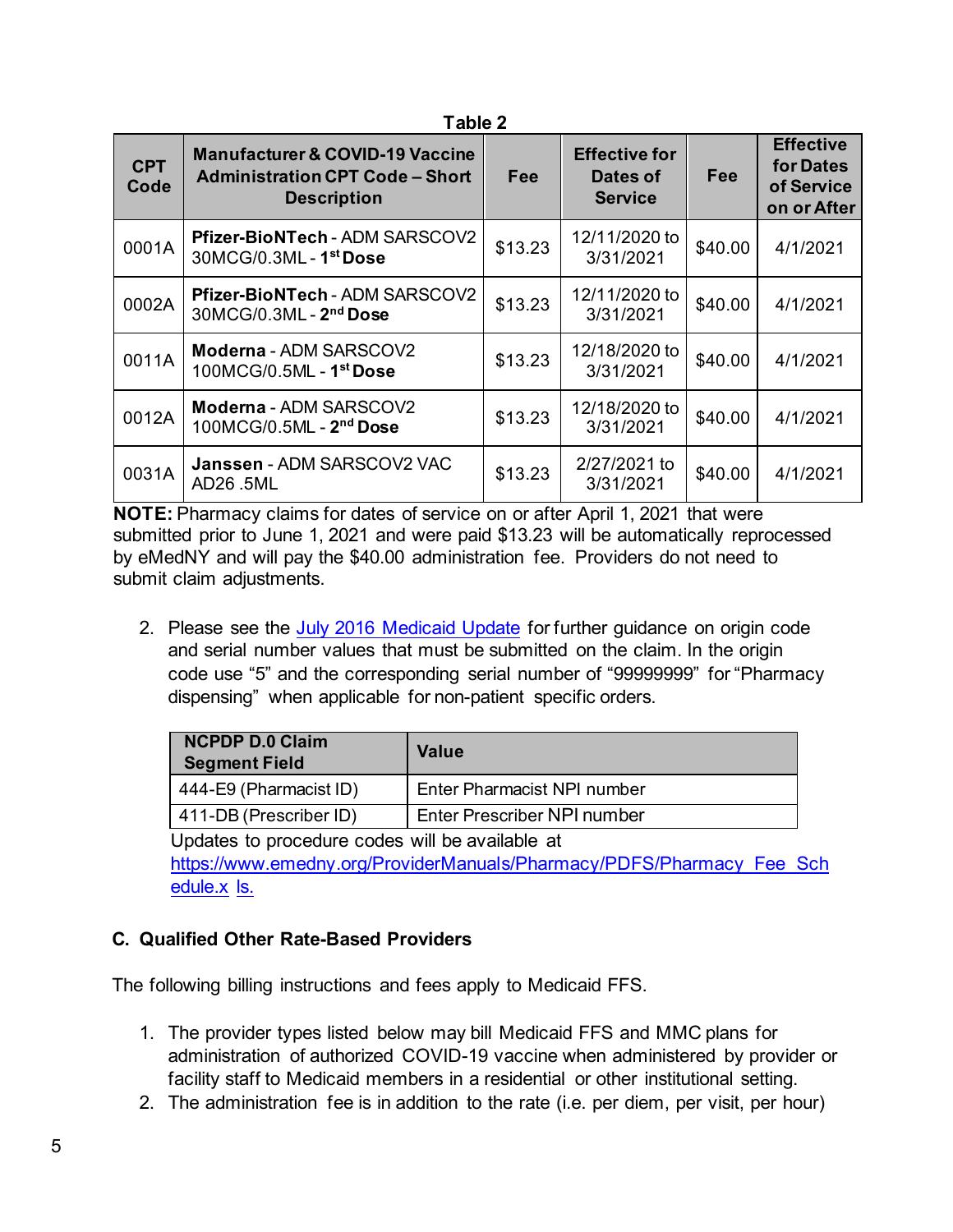reimbursed to the provider and must be billed to Medicaid separately.

- 3. Rate-based providers may also bill for COVID-19 vaccine administration on a stand-alone claim when other services are not provided.
- issued the rate codes identified in [Table 3 b](#page-5-0)elow for billing purposes: 4. The providers identified below have been enrolled under COS 0268 and will be
	- Skilled Nursing Facilities (SNFs)
	- Certified Home Health Agencies (CHHAs)
	- Hospice
	- Adult Day Health Care (ADHC)
	- Inpatient Hospitals
	- Voluntary Foster Care Agencies (VFCAs)
	- Assisted Living Programs (ALPs)
- provided at a later date for the agencies listed below: 5. Additional billing guidance for the administration of the COVID-19 vaccine will be
	- • Office of People with Developmental Disabilities (OPWDD) Licensed/Certified Programs
	- Office of Mental Health (OMH) Licensed/Certified Programs
	- • Office of Alcohol and Substance Abuse Services (OASAS) Licensed/Certified Programs

<span id="page-5-0"></span>

| Rate<br>Code | <b>Rate Code Description</b>                                               | Fee     | <b>Effective</b><br>for Dates of<br>Service: | Fee     | <b>Effective</b><br>for Dates<br>of Service<br>on or After |
|--------------|----------------------------------------------------------------------------|---------|----------------------------------------------|---------|------------------------------------------------------------|
| 5497         | <b>PFIZER</b> - COVID-19 Vaccine<br>Administration - 1 <sup>st</sup> Dose  | \$13.23 | 12/11/2020<br>to 3/31/2021                   | \$40.00 | 4/1/2021                                                   |
| 5498         | PFIZER - COVID-19 Vaccine<br>Administration - 2 <sup>nd</sup> Dose         | \$13.23 | 12/11/2020<br>to 3/31/2021                   | \$40.00 | 4/1/2021                                                   |
| 5499         | <b>MODERNA - COVID-19 Vaccine</b><br>Administration - 1 <sup>st</sup> Dose | \$13.23 | 12/18/2020<br>to 3/31/2021                   | \$40.00 | 4/1/2021                                                   |
| 5500         | <b>MODERNA - COVID-19 Vaccine</b><br>Administration - 2 <sup>nd</sup> Dose | \$13.23 | 12/18/2020<br>to 3/31/2021                   | \$40.00 | 4/1/2021                                                   |
| 5507         | <b>JANSSEN - COVID-19 Vaccine</b><br>Administration                        | \$13.23 | 2/27/2021 to<br>3/31/2021                    | \$40.00 | 4/1/2021                                                   |

| U |  |
|---|--|
|---|--|

 **NOTE:** Rate-based claims for dates of service on or after April 1, 2021 will be automatically adjusted to reflect the new \$40.00 administration fee. Providers will not have to take any further action.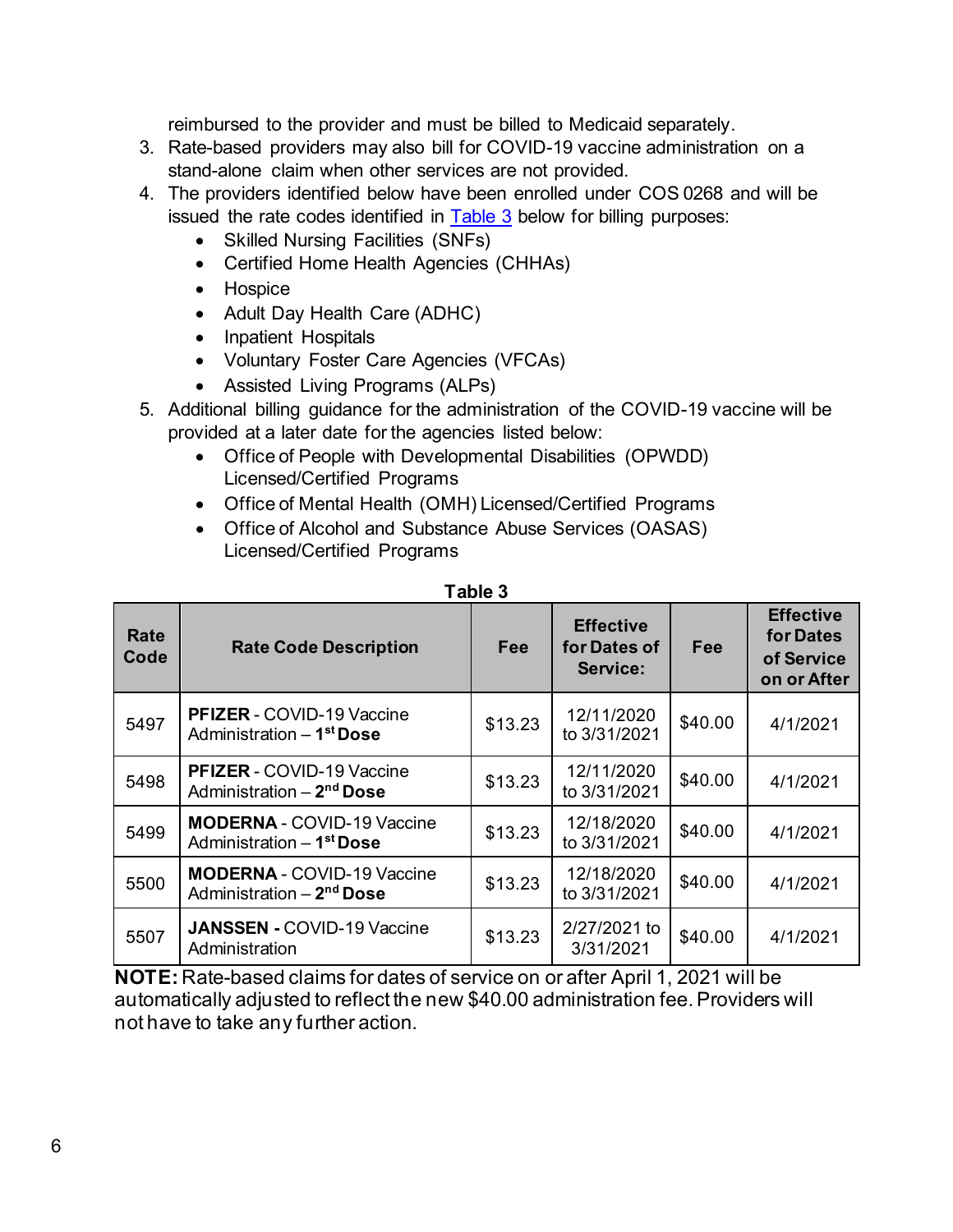## **III. Medicaid Managed Care**

# **A. MMC Coverage Policy**

The Medicaid coverage policy in <u>Section I</u> above applies to all types of MMC Plans.

## **B. MMC Reimbursement**

 specific to Medicaid FFS. For individuals enrolled in MMC, providers should check with the individual's MMC Plan for implementation details and billing instructions. The COVID-19 vaccine administration billing instructions in **Section II** above are

- 1. Effective April 1, 2021, MMC Plans will reimburse providers no less than the Medicaid FFS rate for COVID-19 vaccine administration.
- 2. MMC Plans must cover the cost of vaccine administration by qualified providers who do not participate in the MMC Plan's network.
- 3. Rate-based and office-based provider reimbursement for the vaccine administration must be made separately from visit reimbursement, as detailed i[n](#page-1-0)  [Section II.](#page-1-0)

#### **Additional Resources:**

Additional COVID-19 Guidance for NYS Medicaid Providers: https://www.health.ny.gov/health\_care/medicaid/covid19/

NYS Medicaid vaccine policy and billing guidance (Non-COVID-19 related): [https://www.health.ny.gov/health\\_care/medicaid/program/update/2020/no12\\_2020-](https://www.health.ny.gov/health_care/medicaid/program/update/2020/no12_2020-07.htm#vaccination) [07.htm#vaccination](https://www.health.ny.gov/health_care/medicaid/program/update/2020/no12_2020-07.htm#vaccination) 

 Pharmacist as Immunizer Fact Sheet for NY Medicaid's policy and billing for other vaccines:

https://www.health.ny.gov/health\_care/medicaid/program/phar\_immun\_fact.htm.

CDC information on COVID-19: https:/[/www.cdc.gov/vaccines/covid-19/index.html.](http://www.cdc.gov/vaccines/covid-19/index.html) 

Weekly Healthcare Provider COVID-19 Update: <https://coronavirus.health.ny.gov/weekly-health-provider-webinar>

### **Questions:**

Medicaid FFS coverage and policy questions should be directed to the Office of Health